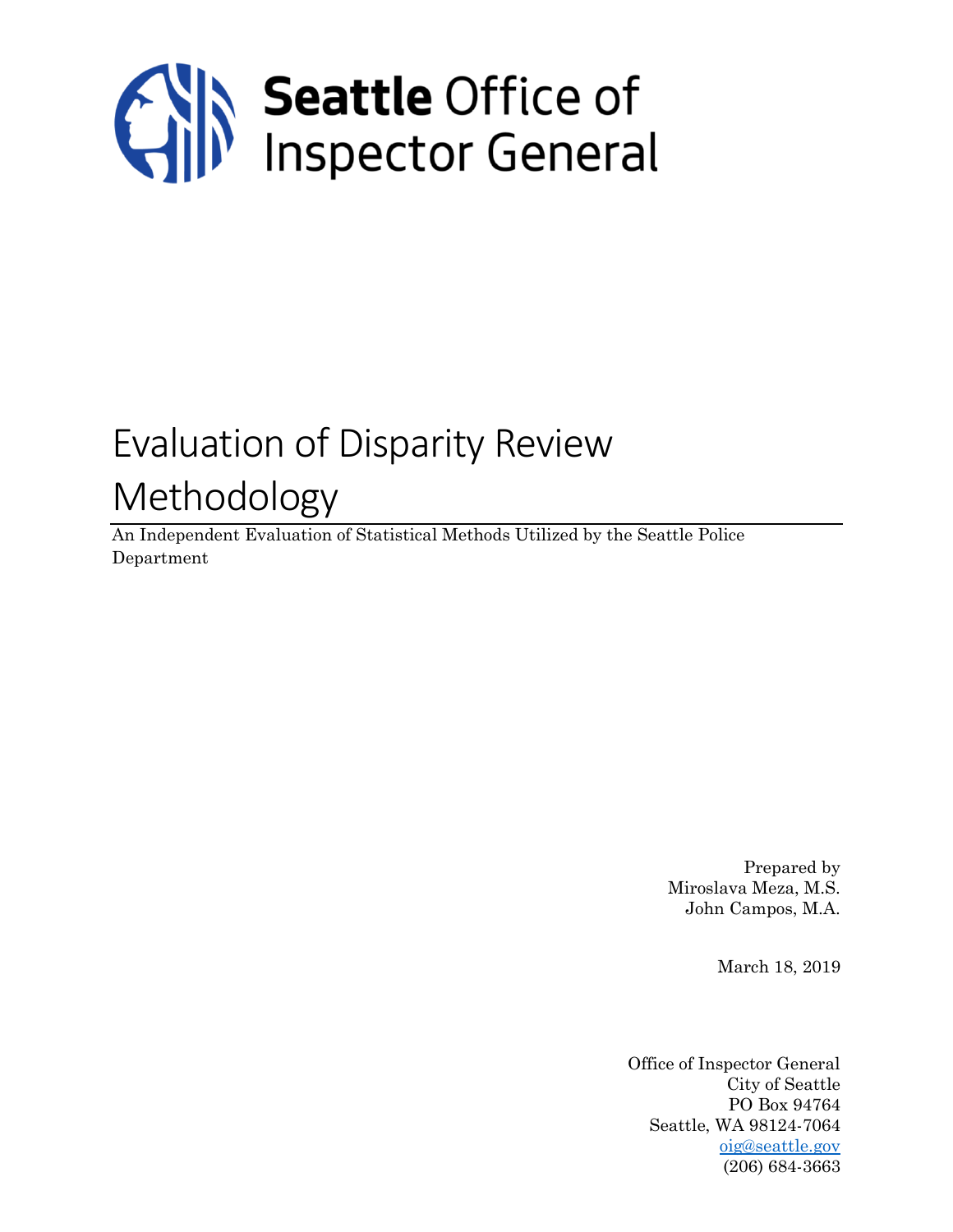

## **Summary**

The Office of Inspector General for Public Safety (OIG) conducted an evaluation of the methodology proposed by the Seattle Police Department (SPD) to analyze potential racial disparity in investigative stops, <sup>1</sup> contained in the *SPD Disparity Review – Part 1* report. 2

SPD planned to use a rigorous statistical method called Propensity Score Matching (PSM) to determine whether certain race/ethnicity groups were disproportionately represented in investigative stops when compared to characteristics of the subject of the stop, officer, or the event.

PSM is less biased than other common statistical approaches used to measure disparity, because it contains inherent procedures that reduce the proliferation of data manipulation errors and the personal choices of the analyst when selecting the paired-samples for modeling.

The OIG evaluation consisted of (1) a literature review to compare four statistical methods and their potential applicability to the SPD dataset; <sup>3</sup> and (2) empirical testing of the four statistical methods using SPD disparity data.

**OIG concludes that PSM is an appropriate statistical method for identifying disparity with regard to the race/ethnicity of the subject stopped when compared to various characteristics of the subject, officer or event, given the type and quality of SPD data.** PSM contains inherent procedures that reduce the proliferation of data manipulation errors and the personal choices of the analyst when selecting pairedsamples for modeling.

<sup>1</sup> Also known as Terry Stops.

<sup>2</sup> The Consent Decree (Dkt. 3-1 ¶ 145), *United States of America v. City of Seattle*, 12 Civ. 1282 (JLR), states that SPD "should deliver police services that are equitable, respectful, and free of unlawful bias, in a manner that promotes broad community engagement and confidence in the Department." SPD Policy 5.140(9) for disparate impacts<sup>2</sup> notes that, in consultation with OIG, SPD shall periodically analyze data, including stops, that may have a disparate impact on particular protected classes.

<sup>3</sup> Propensity Score Matching (PSM), least squares regression, logistic regression and logistic regression with blocked paired-sampling.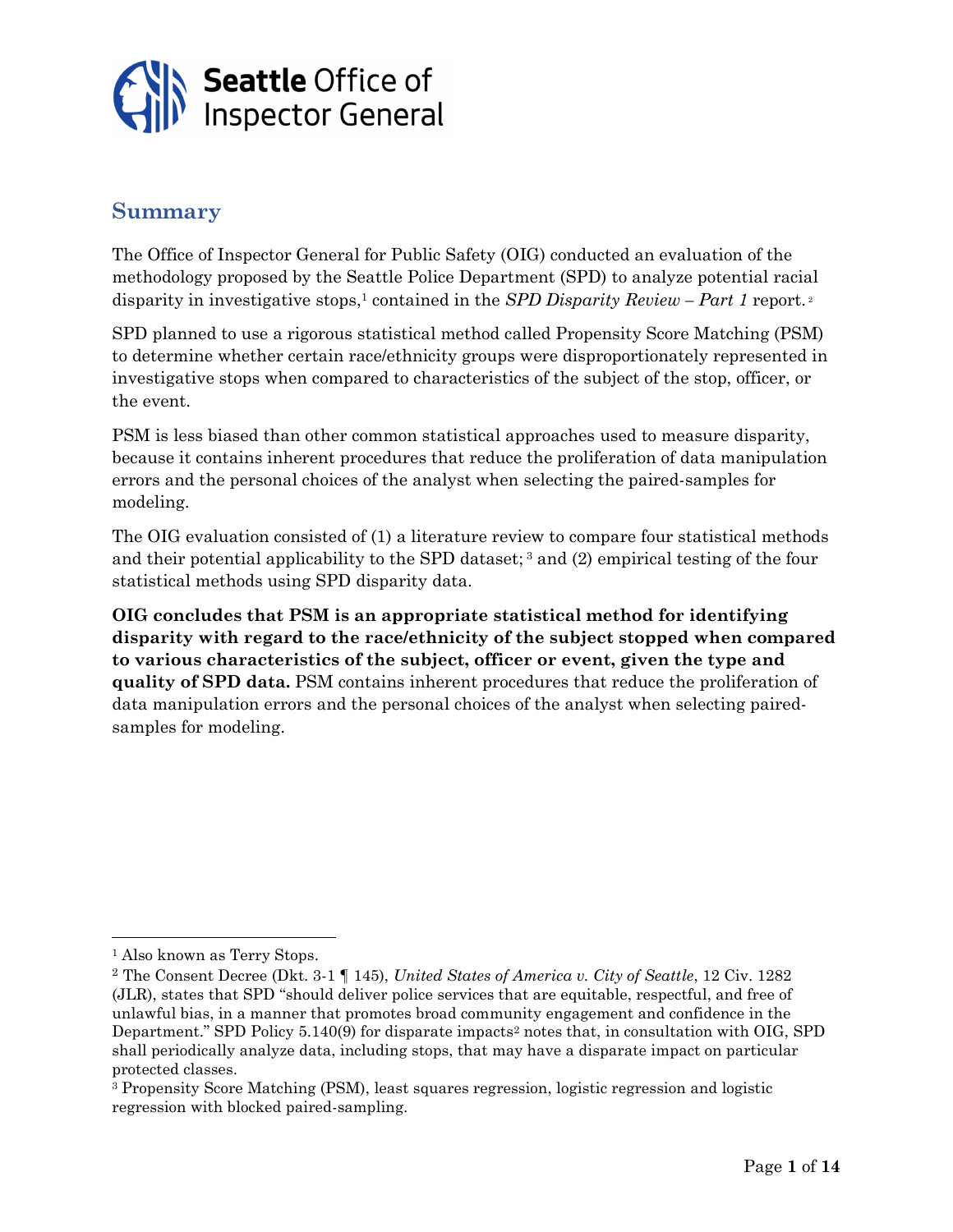

#### **Issue**

#### **SPD Disparity Review**

The *SPD Disparity Review – Part 1* report estimates whether there are racial/ethnic disparities in policing practices affecting protected classes.

The information available to evaluate the disparity between white and non-white subjects stopped for investigation is a mix of data SPD collects<sup>4</sup> regarding the events, officers, and the subjects of the stops (see Table 1). See the Frequencies Table in the Appendix for a list and frequencies of the variables used to describe these characteristics.

| Table 1. Variables, Types and Classifications as registered in SPD dataset. |             |                |  |  |  |  |  |  |
|-----------------------------------------------------------------------------|-------------|----------------|--|--|--|--|--|--|
| <b>Variables</b>                                                            | <b>Type</b> | Classification |  |  |  |  |  |  |
| Dependent <sup>5</sup>                                                      |             |                |  |  |  |  |  |  |
| Subject's Race/Ethnicity group <sup>6</sup>                                 | Dichotomous | Subject        |  |  |  |  |  |  |
| Independent <sup>7</sup>                                                    |             |                |  |  |  |  |  |  |
| Date                                                                        | Interval    | Event          |  |  |  |  |  |  |
| Time                                                                        | Interval    | Event          |  |  |  |  |  |  |
| Initial Call Type                                                           | Ordinal     | Event          |  |  |  |  |  |  |
| Priority                                                                    | Ordinal     | Event          |  |  |  |  |  |  |
| Subject's Age at Contact                                                    | Interval    | Subject        |  |  |  |  |  |  |
| Subject's Gender                                                            | Categorical | Subject        |  |  |  |  |  |  |
| Officer's Age at Contact                                                    | Continuous  | Officer        |  |  |  |  |  |  |
| Officer's Gender                                                            | Categorical | Officer        |  |  |  |  |  |  |
| Officer's Race                                                              | Categorical | Officer        |  |  |  |  |  |  |
| Officer's Title                                                             | Ordinal     | Officer        |  |  |  |  |  |  |
| Officer's Years of Service                                                  | Ordinal     | Officer        |  |  |  |  |  |  |
| Officer's CIT-Certified                                                     | Dichotomous | Officer        |  |  |  |  |  |  |
| Officer's Assignment (Squad)                                                | Ordinal     | Officer        |  |  |  |  |  |  |

<sup>4</sup> SPD officers in the field enter into their patrol car's terminal information for each investigative stop during their shift. If a stop does not result into a detention, the subject of the stop is not obliged to provide any personal data. It is up to the officer performing the stop to determine the characteristics of the subject stopped. That information is stored in SPD databases.

<sup>5</sup> Dependent Variable is the outcome we are measuring, which is the race/ethnicity of a subject stopped for an investigative stop.

 $6$  1=(American Indian – Alaska Native, Asian, Black, Hispanic, Others, Non-White) and 0=(White).

<sup>7</sup> Key pieces of data from the investigative stops that may influence the race/ethnicity of people subject to investigative stops.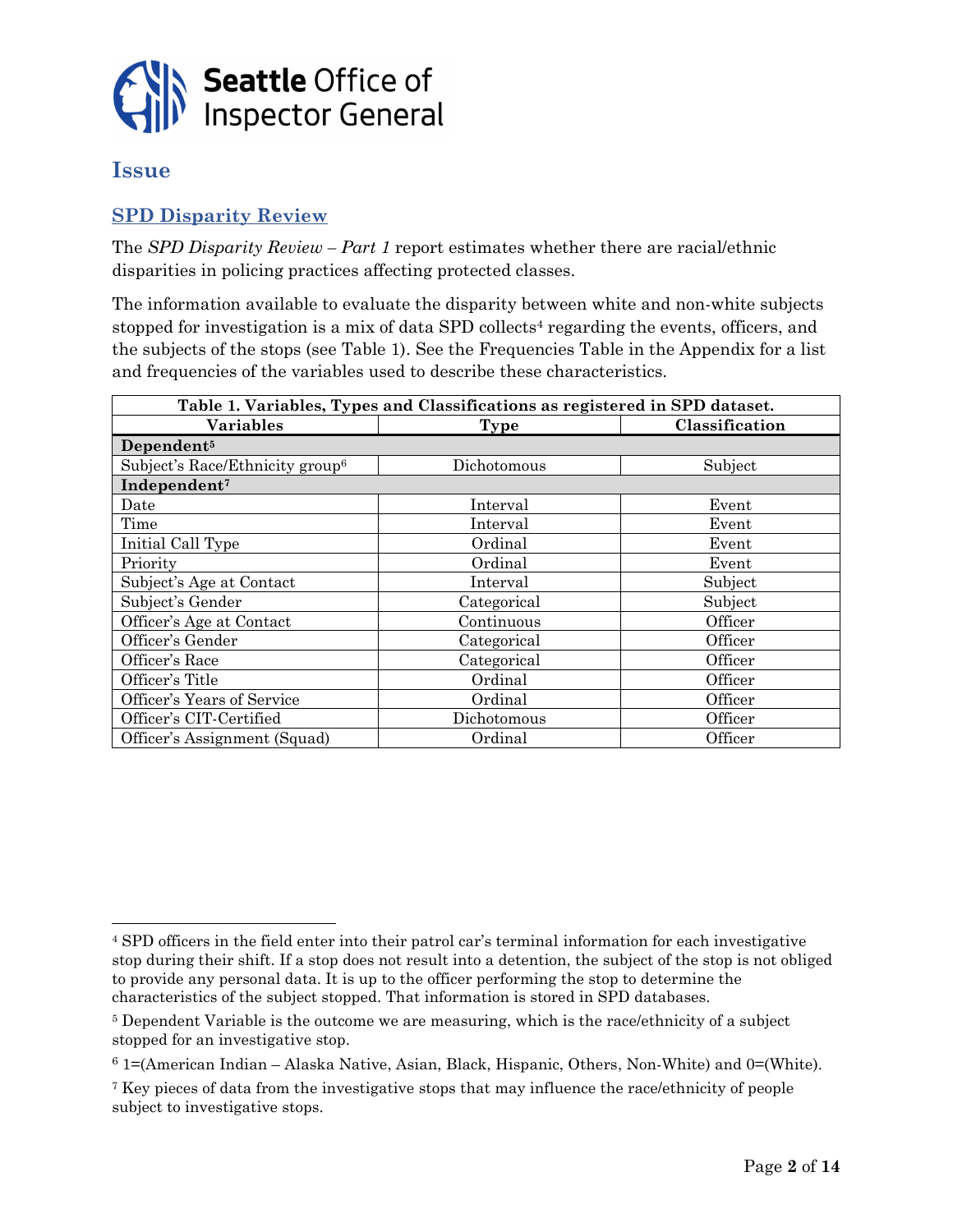

SPD seeks to answer two questions about disparity in investigative stops:

- 1. Is there disparity between the following race/ethnicity groups? *Non-White vs. White, American Indian – Alaska Native vs. White, Asian vs. White, Black vs. White, Hispanic vs. White, Others<sup>8</sup> vs. White*
- 2. Within these race/ethnicity groups, what is the disparity in investigative stops, if any, by certain characteristics of the event, officer or subject?

There are challenges in answering these questions such as:

- 1. There are a limited number of statistical methods that model the response of a dichotomous variable due to a mix of independent variables (predictors) of different types – continuous, discrete, categorical, interval, ordinal. <sup>9</sup>
- 2. Certain characteristics of the subjects are assumed by the officer. For example, the subject's gender, age and race/ethnicity are the officer's assumption.
- 3. The analyst may introduce selection bias by selecting a sample that does not properly estimate racial/ethnic disparity in police practices.

Taking these challenges into consideration and desirable characteristics for a reliable disparity analysis method, SPD proposes to use PSM.

#### **OIG Analysis**

l

OIG conducted an independent review of proposed SPD methods for analyzing disparity in investigative stops to answer the following questions:

- 1. Is PSM an appropriate statistical test, given the characteristics of the data?
- 2. Is there a valid alternative test that could be used?

<sup>8</sup> The race/ethnicity group labeled as "other" includes those subjects the officer conducting the investigative stop could not identify as part of one of the existing categories.

<sup>9</sup> The characteristics used to identify potential predictors of disparity are not measured in the same units. For example, officer years of service are recorded in integers, the types of calls that originated the stops are recorded using a scale from one to four, while the age of the investigative stop subjects are estimated by the officers and recorded as an age range.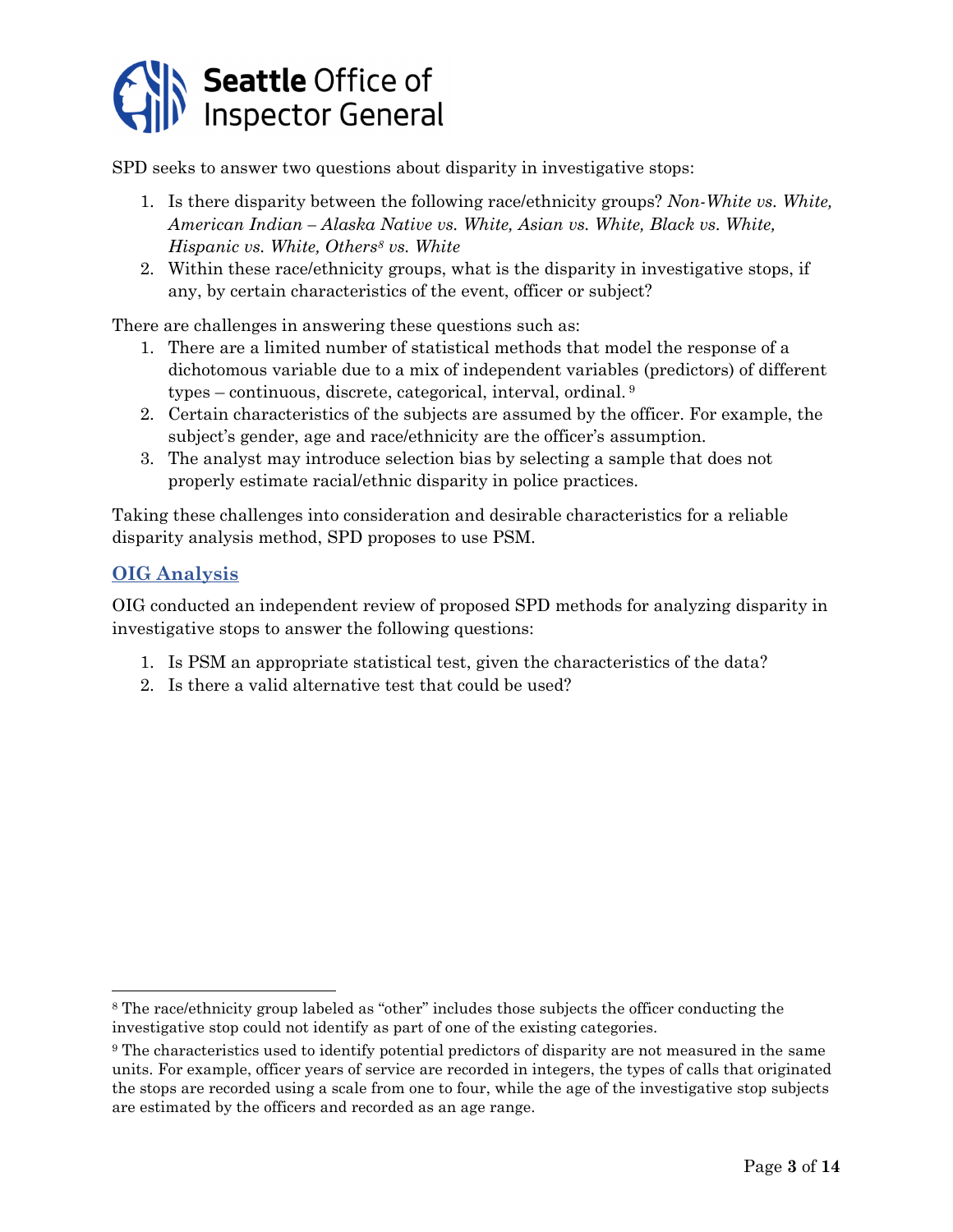

## **Findings**

#### **Literature Review**

In order to effectively evaluate SPD statistical methods for analyzing investigative stops, OIG reviewed current literature concerning the general characteristics and applicability of PSM10-13 and other statistical techniques, in order to compare methods and potential applicability. 14-21

Upon review, OIG ascertained that methods using logistic *regression*<sup>22</sup> are adequate to identify disparity with regard to the race/ethnicity of the subject stopped. Logistic regression estimates the effects on dichotomous<sup>23</sup> dependent variables (e.g., race/ethnicity).

<sup>14</sup> Hoffmann, John P. Regression Models for Categorical, Count and Related Variables: An Applied Approach. University of California Press (2016). URL:

<https://www.jstor.org/stable/10.1525/j.ctv1wxrfr.6> (Accessed February 27, 2019).

<sup>15</sup> Kirk RE. Experimental design: Procedures for the behavioral sciences. Thousand Oaks, CA: SAGE Publications, Inc., 2013.

<sup>16</sup> MacDonald, JM. Doubly robust internal benchmarking and false discovery rates for detecting racial bias in police stops. Journal of the American Statistical Association. 104:486, 661-668, 2009.

<sup>17</sup> Morris S, Dunleavy E (eds). Adverse impact analysis: Understanding data statistics and risk. New York: Routledge, 2016.

<sup>18</sup> Ridgeway G. Assessing the effect of race bias in post-traffic stop outcomes using propensity scores. Journal of quantitative criminology, 22(1): 1-29, 2006.

<sup>19</sup> Rosenbaum PR. Observation and experiment: an introduction to causal inference. Cambridge, Massachusetts: Harvard University Press, 2017.

<sup>20</sup> Williams MN, Grajales CAG, Kurkiewicz D. Assumptions of multiple regression: Correcting two misconceptions. Practical Assessment, Research & Evaluation, 18(11), 2013.

<sup>21</sup> Zuberi T, Bonilla-Silva E. (eds.) White Logic, White Methods: Racism and Methodology. Lanham: Rowman & Littlefield Publishers, 2008.

<sup>22</sup>PSM, as a statistical method, performs a series of steps to automatically select a sample that reduces for selection bias and it is followed by a logistic regression to estimate the interaction between dependent and independent variables.

<sup>23</sup> Dichotomous is also known as binary.

<sup>10</sup> Heckman JJ, Todd PE. A note on adapting propensity score matching and selection models to choice based samples. National Bureau of Economic Research (NBER). Working Paper Series, Working Paper 15179, 2009.

<sup>11</sup> Ho D, Imai K, King G, Stuart E. Matching as Nonparametric Preprocessing for Reducing Model Dependence in Parametric Causal Inference. Political Analysis 15(3): 199-236, 2007.

<sup>12</sup> Ho D, Imai K, King G, Stuart E. MatchIt: Nonparametric Preprocessing for Parametric Causal Inference. Journal of Statistical Software, 2007.<http://gking.harvard.edu/matchit/> (Accessed February 20, 2019).

<sup>13</sup> Zhang Z, Kim HJ, Lonjon G, Zhu Y; written on behalf of AME Big-Data Clinical Trial Collaborative Group. Balance diagnostics after propensity score matching. Ann Transl Med 7(1):16, 2019.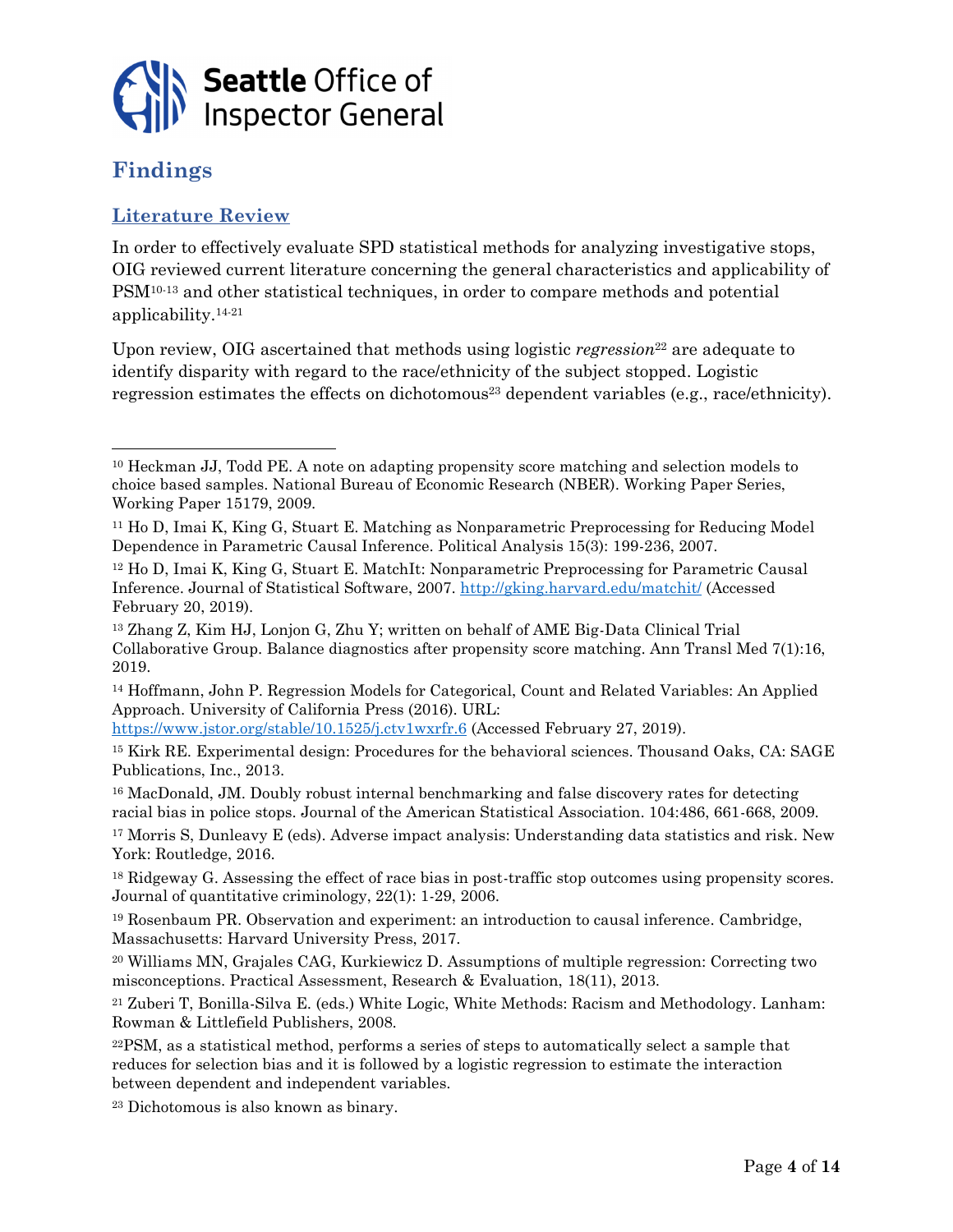

Additionally, the literature recommends using blocked paired-sampling when comparing two populations in order to approximate an experimental design (quasi-experimental). This approach helps reduce selection bias. That is, blocked paired-sampling reduces the possibility of selecting samples to measure disparity that are not representative of the population that is currently subject to investigative stops.

Table 2 compares the general characteristics of PSM, logistic regression and logistic regression with blocked paired-sampling. Ordinary Least Squares (OLS) does not appear in this table because the results of both literature review and empirical tests showed that OLS is insufficient to measure causal effects of disparity, as described in the empirical testing section below.

| <b>Table 2: General Characteristics from</b><br>Literature Review | Propensity<br><b>Score</b><br>Matching<br>(PSM) | Logistic<br>Regression | Logistic<br>Regression<br>with blocked<br>paired-<br>sampling |
|-------------------------------------------------------------------|-------------------------------------------------|------------------------|---------------------------------------------------------------|
| Compares differences between two groups                           |                                                 |                        | v                                                             |
| Adequate for categorical dependent variables (0/1)                | $\boldsymbol{\mathrm{v}}$                       | Y                      | Y                                                             |
| Adequate for a mix of independent and control                     | Y                                               | Y                      | Y                                                             |
| variables of the following types: categorical,                    |                                                 |                        |                                                               |
| dichotomous, continuous, ranked, and factored                     |                                                 |                        |                                                               |
| Logistic Regression                                               | $\boldsymbol{\mathrm{v}}$                       | Y                      | Y                                                             |
| Quasi-experimental design                                         | $\tau$                                          | N                      | $\boldsymbol{\mathrm{v}}$                                     |
| Appropriate for two populations where one is                      | $\overline{\mathbf{v}}$                         | N                      | Y                                                             |
| significantly smaller than the other                              |                                                 |                        |                                                               |

As can be seen in Table 2, of the methods explored, only PSM and logistic regression with blocked paired-sampling employ a quasi-experimental design. They also have the positive attribute that they can be used for comparing two populations even when one of them is significantly smaller than the other, which is the case with the SPD race/ethnicity variable.

#### **Empirical Testing**

Following the literature review and subsequent discussion with the key stakeholders in SPD and representatives of the federal monitoring team, OIG empirically tested three logistic regression methods and ordinary least squares regression, using a sample dataset provided by SPD.

#### 1) Ordinary Least Squares Regression

Ordinary Least Squares (OLS) is a common estimation method when the following characteristics are assumed: linearity, independence of the prediction errors, independent sample, homoscedasticity, lack of autocorrelation among the errors, collinearity, and normal distribution of the errors.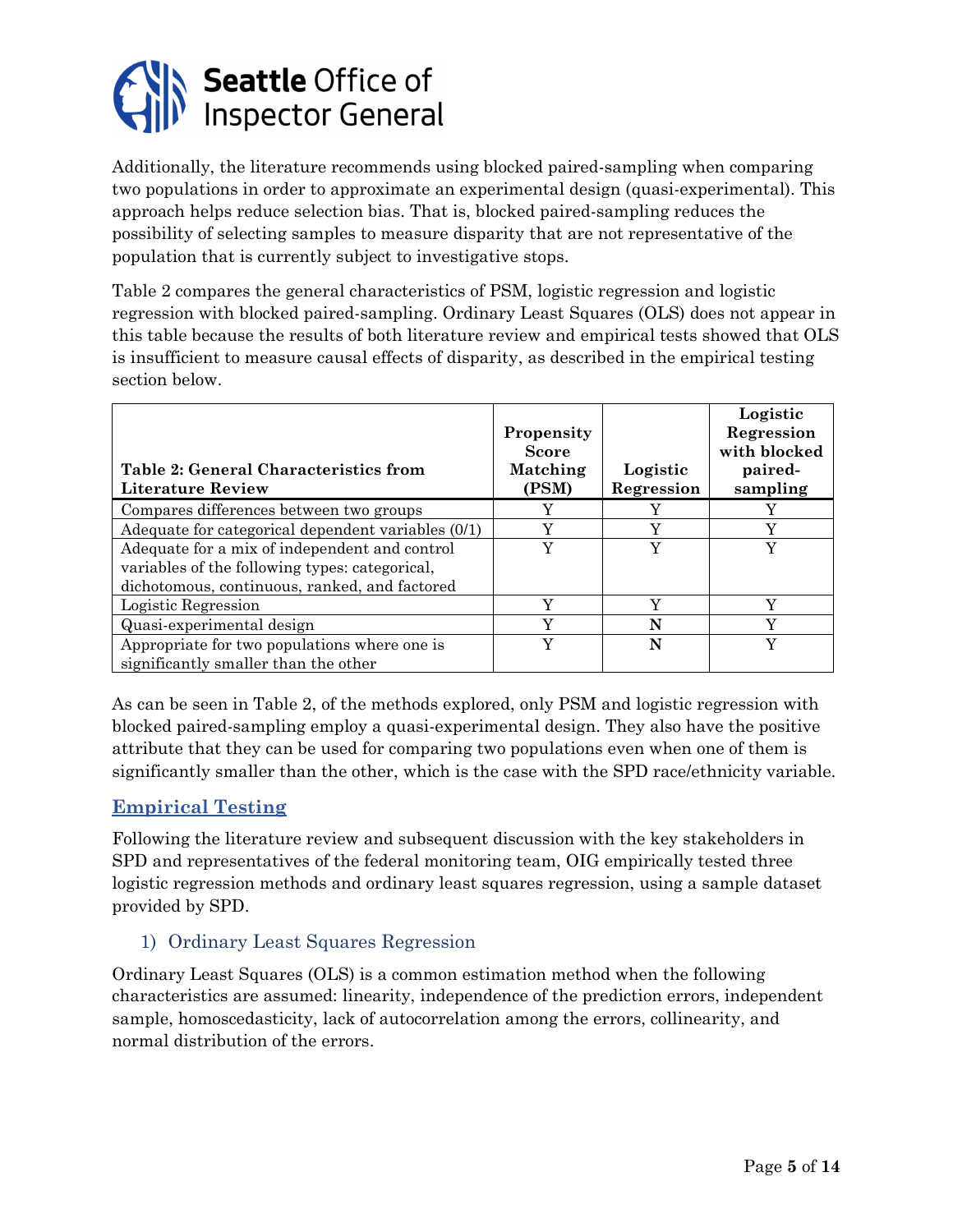

The empirical test for OLS consisted in creating an OLS regression model with SPD data (see Table 3), followed by testing for the assumptions mentioned above. Since none of those assumptions are met using the SPD dataset, OLS is deemed inadequate.

|                         | Table 3. OLS                         |         |             | <b>Empirical Test Results</b>        |
|-------------------------|--------------------------------------|---------|-------------|--------------------------------------|
|                         |                                      | General | <b>SPD</b>  |                                      |
|                         | <b>OIG Evaluation Criteria</b>       | Case    | Data        | <b>Notes</b>                         |
| 1                       | Appropriate for observational        | Some    | $\mathbf N$ | Possible only if the analyst creates |
|                         | studies.                             | cases   |             | random samples of paired data or     |
|                         |                                      |         |             | designs a quasi-experiment.          |
| $\overline{2}$          | Capable of measuring disparity       | Y       | Y           | Uses paired data to calculate the    |
|                         | between two groups.                  |         |             | Mean Causal Effect of the            |
|                         |                                      |         |             | differences between the two          |
|                         |                                      |         |             | groups (see Eq. 3 in Appendix).      |
| 3                       | Capable of handling a dichotomous    | Some    | N           | Coefficient $p$ -values $> 0.05$ .   |
|                         | dependent variable.                  | cases   |             |                                      |
| $\overline{\mathbf{4}}$ | Capable of handling multiple         | Some    | N           | Coefficient p-values>.05, and        |
|                         | independent variables of different   | cases   |             | $r^2 < 0.001$ .                      |
|                         | types (dichotomous, ordinal,         |         |             |                                      |
|                         | categorical, interval, count).       |         |             |                                      |
| 5                       | Preserves its power even when there  | N       | ${\bf N}$   | Coefficient p-values>.05, and        |
|                         | is a significantly smaller sample of |         |             | $r^2$ < 0.01.                        |
|                         | one of the observed groups.          |         |             |                                      |
| 6                       | Reduces the effect of control        | N       | N           | This method does not account for     |
|                         | variables that are not under         |         |             | control variables.                   |
|                         | analysis.                            |         |             |                                      |
| 7                       | Reduces the number of opportunities  | N       | N           | This method does not have any        |
|                         | to introduce errors and bias due to  |         |             | strategy to deal with errors and     |
|                         | data manipulation.                   |         |             | analyst selection bias.              |

#### 2) Logistic Regression

Logistic regression allows for evaluation of effects between a dichotomous dependent variable and multiple independent variables of mixed types (e.g., continuous, discrete, categorical, ordinal, interval, and dichotomous). This model calculates the odds of being stopped for investigation when two race/ethnicity groups are compared.<sup>24</sup>

This method allows for comparison of the Mean Difference Effects (see Appendix for the disparity analysis explained as a random variable) between two treatments that are not randomly assigned (e.g., protected group vs. non-protected group). This approach may create a robust regression model when the protected group is compared to all the race/ethnicity-based non-protected groups in aggregate. This method requires laborintensive manual matching. Without matching, it would generally analyze the entire dataset of investigative stops without blocking effects of variables that are not of interest.

 $24$  This technique compares two groups at a time, or two specific outcomes (e.g. Hispanic vs. White).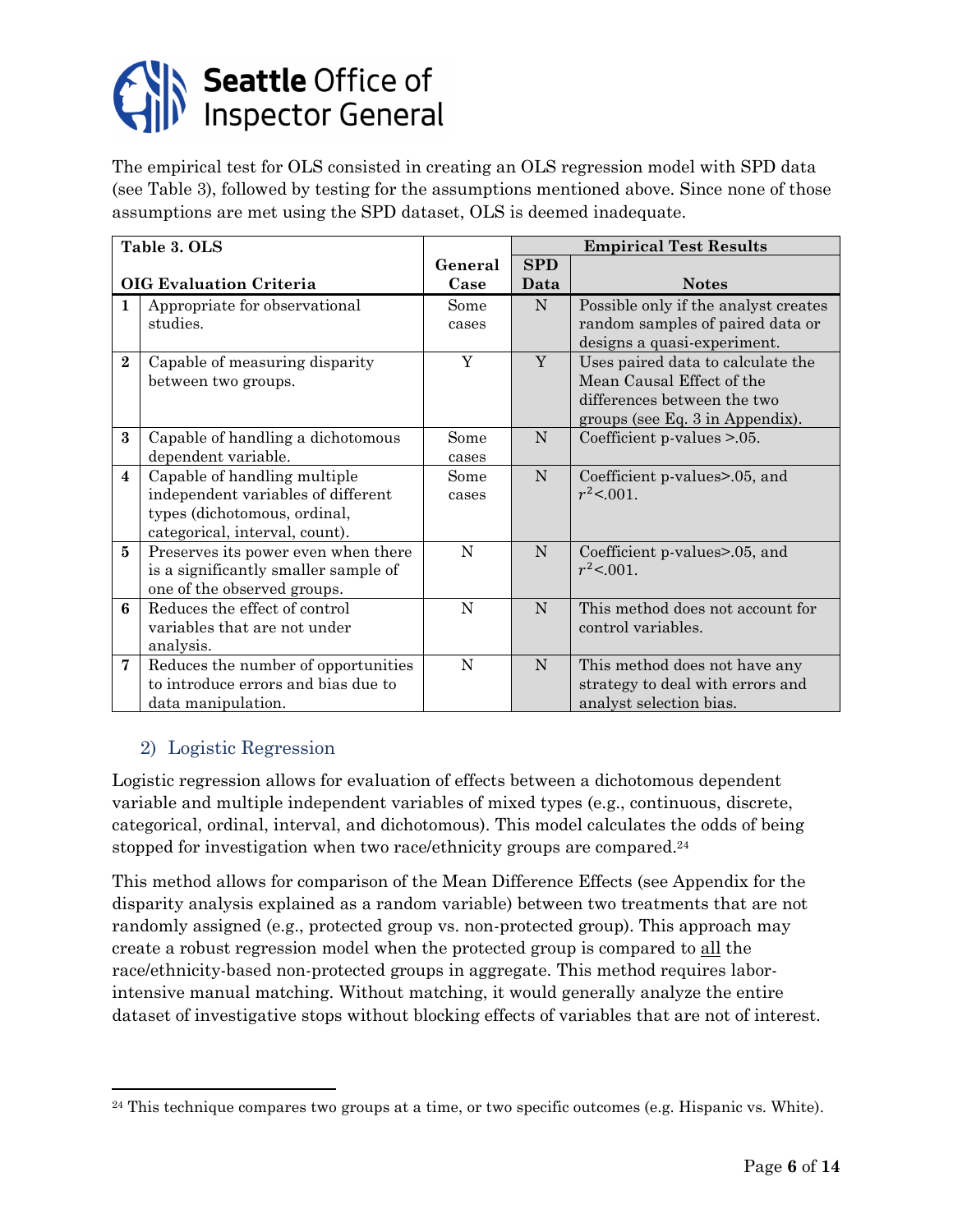

Limitations of logistic regression (when the sample used for the model is not treated for selection bias) are exposed when comparing non-protected subjects to small racial or ethnic protected groups. In this case, there are limitations in the ability of the sample to represent each race/ethnicity group and in the ability of the test to capture effects in multiple possible causes of disparity. As a result, most factors will appear to be statistically insignificant.

In this case, logistic regression analysis shows that groups differ, but the cause of the disparity will be ambiguous,<sup>25</sup> because most of the independent variables have a low count of occurrence and without an experimental or quasi-experimental design<sup>26</sup> the model does not identify their causal relationships (if any actually exist).

|                         | Table 4. Logistic Regression       |            |             | <b>Empirical Test Results</b>          |
|-------------------------|------------------------------------|------------|-------------|----------------------------------------|
|                         |                                    | General    | <b>SPD</b>  |                                        |
|                         | <b>OIG Evaluation Criteria</b>     | Case       | Data        | <b>Notes</b>                           |
| 1                       | Appropriate for observational      | Some cases | ${\bf N}$   | Only if it is used as part of a quasi- |
|                         | studies.                           |            |             | experimental design.                   |
| $\overline{2}$          | Capable of measuring disparity     | Some cases | $\mathbf Y$ | Uses paired data to calculate the      |
|                         | between two groups.                |            |             | Mean Causal Effect of the              |
|                         |                                    |            |             | differences between the two groups     |
|                         |                                    |            |             | (see Eq. 3 in Appendix).               |
| 3                       | Capable of handling a              | Some cases | Y           | Meets the assumptions needed.          |
|                         | dichotomous dependent variable.    |            |             |                                        |
| $\overline{\mathbf{4}}$ | Capable of handling multiple       | Some cases | Y           | Meets the assumptions needed.          |
|                         | independent variables of different |            |             |                                        |
|                         | types (dichotomous, ordinal,       |            |             |                                        |
|                         | categorical, interval, count).     |            |             |                                        |
| 5                       | Preserves its power even when      | N          | N           | When comparing the largest group       |
|                         | there is a significantly smaller   |            |             | vs. the smaller (white, others) this   |
|                         | sample of one of the observed      |            |             | model cannot measure the effects       |
|                         | groups.                            |            |             | on most independent variables.         |
| 6                       | Reduces the effect of control      | Some cases | N           | This method does not account for       |
|                         | variables that are not under       |            |             | control variables.                     |
|                         | analysis.                          |            |             |                                        |
| 7                       | Reduces the number of              | N          | N           | This method does not have any          |
|                         | opportunities to introduce errors  |            |             | strategy to deal with errors and       |
|                         | and bias from data manipulation.   |            |             | analyst bias.                          |

#### 3) Logistic Regression with Blocked Paired-Sampling

This variation of logistic regression reduces the effect of factors that are not under analysis and guarantees that smaller race/ethnicity groups have a match-sample for each subject. Logistic regression is performed on a blocked paired-sample (i.e., match) derived from all of the investigative stops. The analyst matches paired samples of subjects with very similar characteristics in their control variables (e.g., age, location, call type, etc.).

l

<sup>25</sup> Morris, Dunleavy, 2016.

<sup>26</sup> See Quasi-experimental approach section in this document for detailed explanation.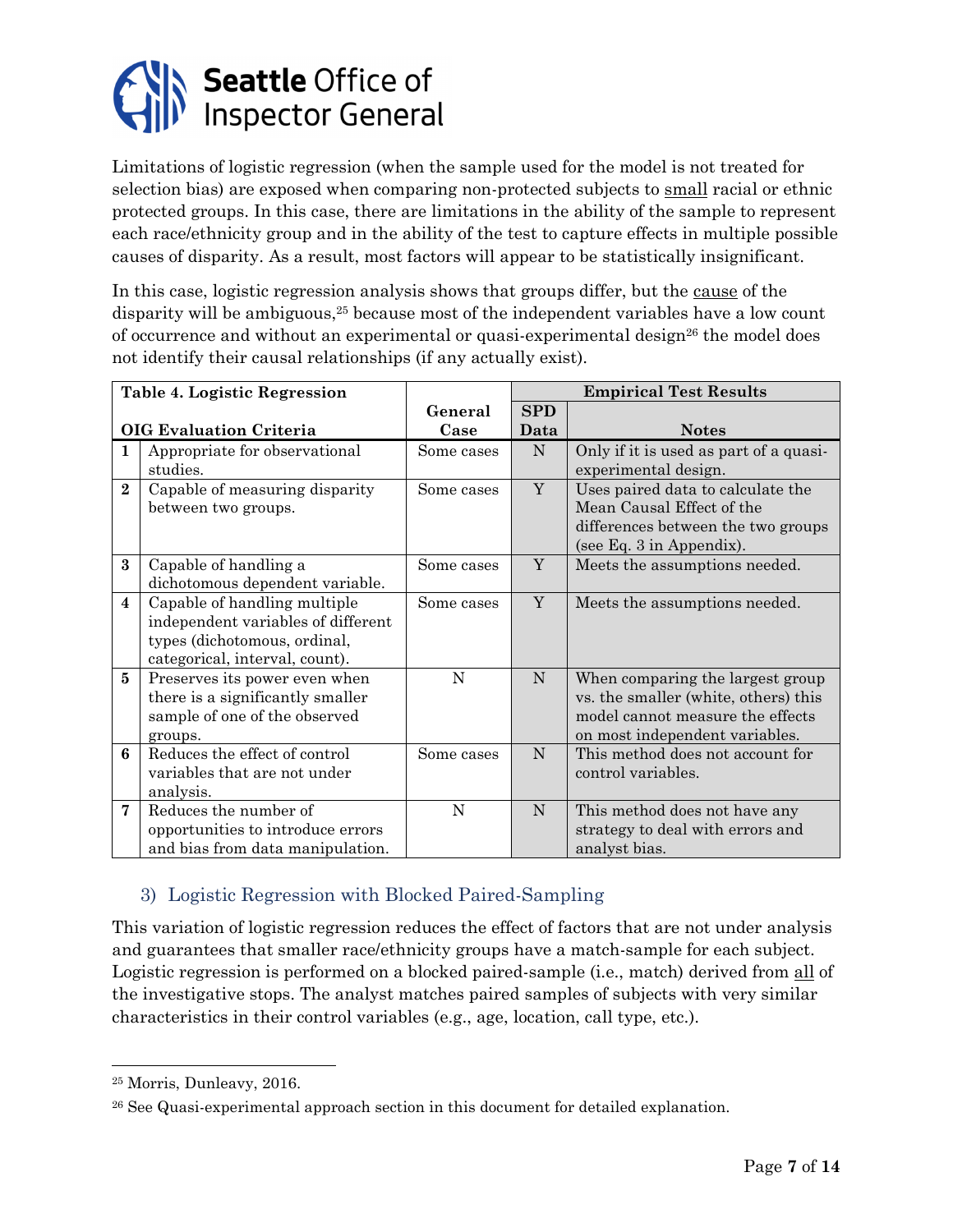

The analyst performs the matches using one of several techniques (e.g., nearest neighbor, full matching and optimal matching). By performing the logistic regression, the analyst can verify whether the blocked paired-sample is useful and if the assumptions of the model are met. If the assumptions are not met, it may be because the paired-sample chosen is not well-matched or because the independent variables are not associated to the race/ethnicity of the subject stopped. The analyst may then match the data again using other techniques until the analyst has a set that satisfies the logistic regression assumptions, or the analyst can look for another model to evaluate the effects of the variables.

|                         | Table 5. Logistic Regression with                                                                                                    |             | <b>Empirical Test Results</b> |                                                                                                                                                             |  |  |
|-------------------------|--------------------------------------------------------------------------------------------------------------------------------------|-------------|-------------------------------|-------------------------------------------------------------------------------------------------------------------------------------------------------------|--|--|
|                         | <b>Blocked Paired Sample</b>                                                                                                         | General     | <b>SPD</b>                    |                                                                                                                                                             |  |  |
|                         | <b>OIG Evaluation Criteria</b>                                                                                                       | Case        | Data                          | <b>Notes</b>                                                                                                                                                |  |  |
| 1                       | Appropriate for observational studies.                                                                                               | Y           | Y                             | This is a quasi-experimental<br>approach, appropriate for two<br>treatments not randomly<br>assigned.                                                       |  |  |
| $\mathbf{2}$            | Capable of measuring disparity<br>between two groups.                                                                                | Some cases  | Y                             | Uses paired data to calculate<br>the Mean Causal Effect of the<br>differences between the two<br>groups (see Eq. 3 in Appendix).                            |  |  |
| 3                       | Capable of handling a dichotomous<br>dependent variable.                                                                             | Some cases  | Y                             | Appropriate for dichotomous or<br>binary dependent variables.                                                                                               |  |  |
| $\overline{\mathbf{4}}$ | Capable of handling multiple<br>independent variables of different<br>types (dichotomous, ordinal,<br>categorical, interval, count). | Some cases  | Y                             | It can include different types of<br>variables, if the assumptions<br>are met.                                                                              |  |  |
| 5                       | Preserves its power even when there<br>is a significantly smaller sample of<br>one of the observed groups.                           | Y           | Y                             | Using paired-datasets reduces<br>issues of lack of representation<br>of a group.                                                                            |  |  |
| 6                       | Reduces the effect of control variables<br>that are not under analysis.                                                              | Y           | Y                             | It uses a matched paired-<br>sample that reduces the effect<br>of control variables.                                                                        |  |  |
| 7                       | Reduces the number of opportunities<br>to introduce errors and bias from data<br>manipulation.                                       | $\mathbf N$ | N                             | Sample matching is performed<br>by an algorithm with the<br>analyst fitting the selection<br>criteria and data processing<br>(matching) by trial and error. |  |  |

#### 4) Propensity Score Matching (PSM)

l

PSM is a statistical method with a logistic regression that estimates differences between two groups when it is not possible to randomly assign subjects to each group and afterwards observe the results.<sup>27</sup> PSM achieves this measurement by using all the captured information of investigative stops and matching the data in comparison groups. The PSM matching process automatically creates paired samples where the two matched sets have

<sup>&</sup>lt;sup>27</sup> For example, in the SPD dataset, age, ethnicity, location, etc. are not randomly assigned by an experiment, but rather collected in the field.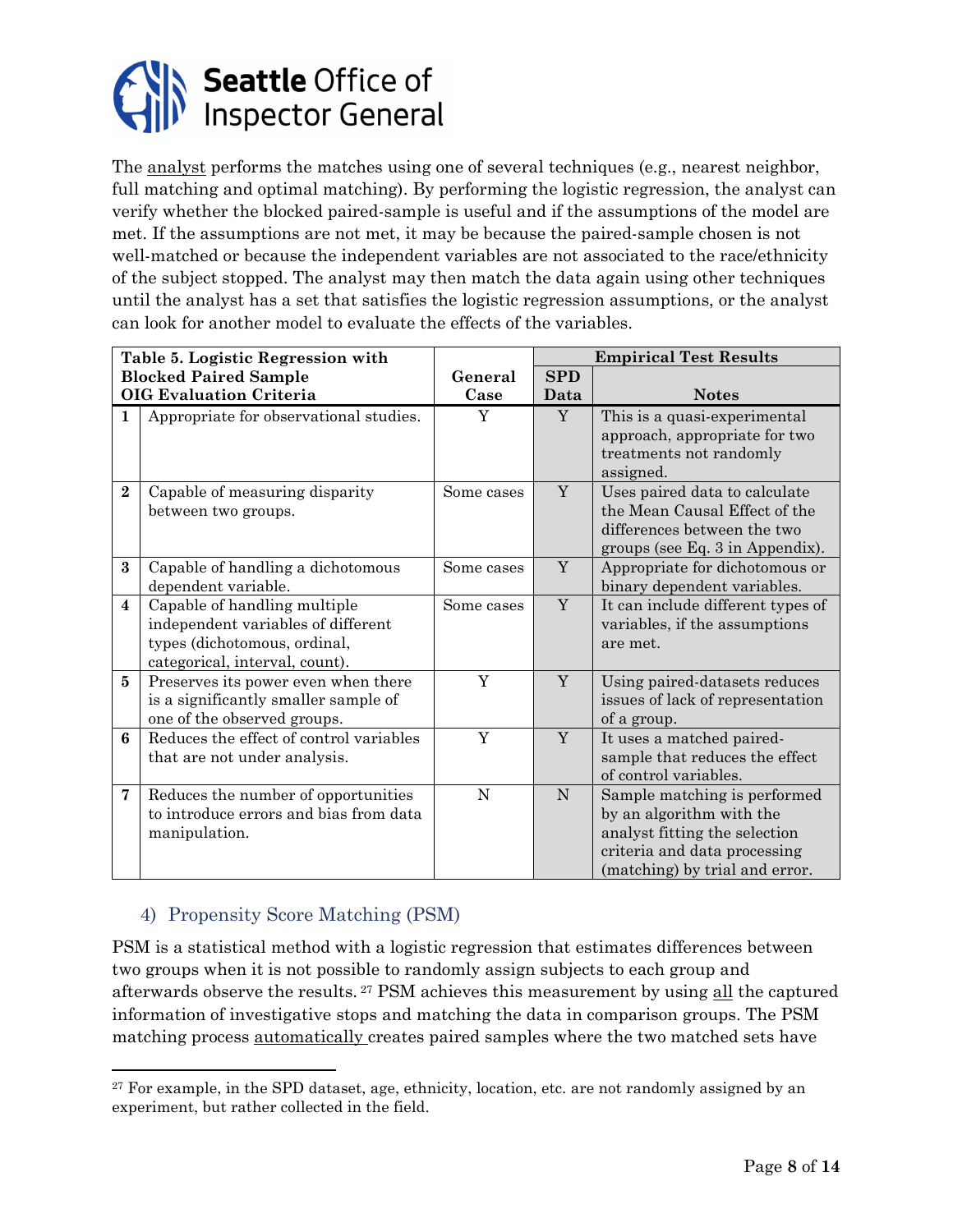

very similar characteristics (e.g., age of the subject, age of the officer, location, time of the day, call type, etc.). The match is created by a programmatic algorithm.

In PSM, the analyst cannot assess or adjust the sample by looking to the output of the regression. This reduces the effect of external factors that are not under analysis, ensures that smaller race/ethnicity groups have a match-sample for each of their groups' subjects, and limits analyst selection bias.

PSM separates the estimation procedure into two steps. The first step simulates the research design of an experiment, where no information on outcomes is known. The second step consists of reviewing the fitness of the regression using mean covariances as proxies for fitness without looking at the causal model's results. Analyzing the results is a third, independent step where PSM uses this matched sample to perform a logistic regression that accounts for the effect of the independent variables on disparity.

|                         | <b>Table 6. Propensity Score Matching</b>                                                                                            |         |            | <b>Empirical Test Results</b>                                                                                                                                  |
|-------------------------|--------------------------------------------------------------------------------------------------------------------------------------|---------|------------|----------------------------------------------------------------------------------------------------------------------------------------------------------------|
|                         |                                                                                                                                      | General | <b>SPD</b> |                                                                                                                                                                |
|                         | <b>OIG Evaluation Criteria</b>                                                                                                       | Case    | Data       | <b>Notes</b>                                                                                                                                                   |
| 1                       | Appropriate for observational studies.                                                                                               | Y       | Y          | PSM is a quasi-experimental<br>approach, appropriate for two<br>treatments not randomly<br>assigned.                                                           |
| $\mathbf{2}$            | Capable of measuring disparity<br>between two groups.                                                                                | Y       | Y          | Uses paired data to calculate<br>the Mean Causal Effect of the<br>differences between the two<br>groups (see Eq. 3 in Appendix).                               |
| $\bf{3}$                | Capable of handling a dichotomous<br>dependent variable.                                                                             | Y       | Y          | Appropriate for dichotomous or<br>binary dependent variables.                                                                                                  |
| $\overline{\mathbf{4}}$ | Capable of handling multiple<br>independent variables of different types<br>(dichotomous, ordinal, categorical,<br>interval, count). | Y       | Y          | It can include different types of<br>variables if the assumptions<br>are met.                                                                                  |
| $\overline{5}$          | Preserves its power even when there is<br>a significantly smaller sample of one of<br>the observed groups.                           | Y       | Y          | Uses paired datasets, reducing<br>issues of lack of representation<br>of a group.                                                                              |
| 6                       | Reduces the effect of control variables<br>that are not under analysis.                                                              | Y       | Y          | Uses a matched paired-sample<br>that reduces the effect of<br>control variables.                                                                               |
| $\overline{7}$          | Reduces the number of opportunities to<br>introduce errors and bias from data<br>manipulation.                                       | Y       | Y          | Sample matching is performed<br>by an algorithm without the<br>analyst fitting the selection<br>criteria and data processing<br>(matching) by trial and error. |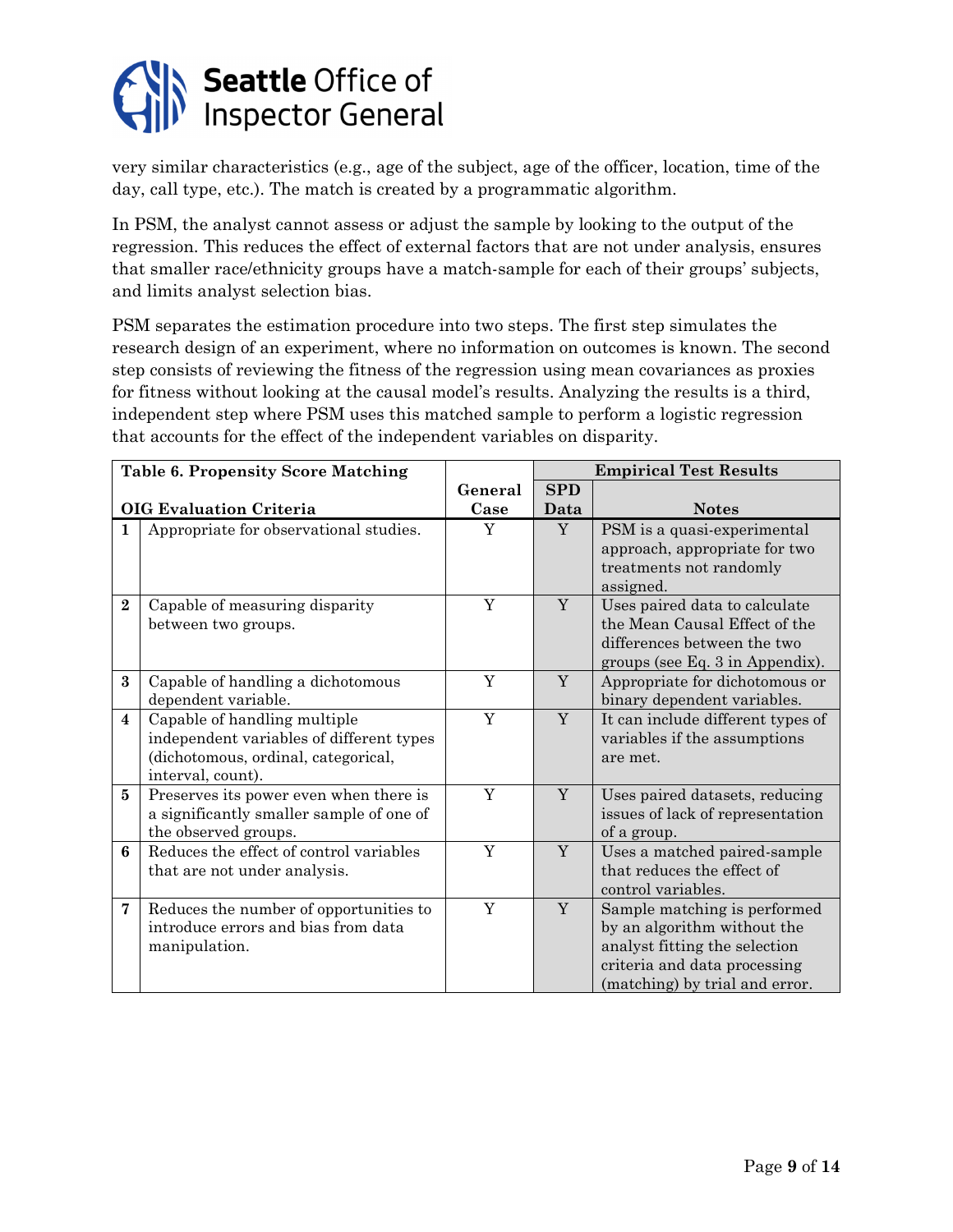

## **Conclusion**

l

Table 7 summarizes the applicability of three statistical methods, for datasets in general and for the SPD dataset empirically tested by OIG.

| Table 7. General<br>characteristics<br>for methods <sup>28</sup> |         | <b>Propensity Score</b><br><b>Matching (PSM)</b> | <b>Logistic Regression</b> |           | <b>Logistic Regression</b><br>with blocked<br>paired-sample |             |  |
|------------------------------------------------------------------|---------|--------------------------------------------------|----------------------------|-----------|-------------------------------------------------------------|-------------|--|
|                                                                  |         | Empirical                                        |                            | Empirical |                                                             | Empirical   |  |
| OIG evaluation                                                   | General | test                                             | General                    | test      | General                                                     | test        |  |
| criteria                                                         | Case    | results                                          | Case                       | results   | Case                                                        | results     |  |
| Observational                                                    | Y       | Y                                                | $\overline{Y}$             | ${\bf N}$ | Y                                                           | Y           |  |
| studies.                                                         |         |                                                  | For quasi-                 |           |                                                             |             |  |
|                                                                  |         |                                                  | experimental               |           |                                                             |             |  |
|                                                                  |         |                                                  | design.                    |           |                                                             |             |  |
| Measuring                                                        | Y       | $\mathbf Y$                                      | Y                          | Y         | $\mathbf Y$                                                 | Y           |  |
| disparity between                                                |         |                                                  |                            |           |                                                             |             |  |
| two groups.                                                      |         |                                                  |                            |           |                                                             |             |  |
| Handling a                                                       | Y       | Y                                                | Y                          | Y         | Y                                                           | Y           |  |
| dichotomous                                                      |         |                                                  |                            |           |                                                             |             |  |
| dependent                                                        |         |                                                  |                            |           |                                                             |             |  |
| variable.                                                        |         |                                                  |                            |           |                                                             |             |  |
| Handling multiple                                                | Y       | Y                                                | Y                          | ${\bf N}$ | Y                                                           | Y           |  |
| independent                                                      |         |                                                  | If both                    |           |                                                             |             |  |
| variables of                                                     |         |                                                  | groups are of              |           |                                                             |             |  |
| different types                                                  |         |                                                  | similar size               |           |                                                             |             |  |
| (dichotomous,                                                    |         |                                                  |                            |           |                                                             |             |  |
| ordinal,                                                         |         |                                                  |                            |           |                                                             |             |  |
| categorical,                                                     |         |                                                  |                            |           |                                                             |             |  |
| interval, count).                                                |         |                                                  |                            |           |                                                             |             |  |
| Preserves power                                                  | Y       | Y                                                | Y                          | ${\bf N}$ | Y                                                           | Y           |  |
| even when there is                                               |         |                                                  | If both                    |           |                                                             |             |  |
| a significantly                                                  |         |                                                  | groups are of              |           |                                                             |             |  |
| smaller population                                               |         |                                                  | similar size               |           |                                                             |             |  |
| of one of the                                                    |         |                                                  |                            |           |                                                             |             |  |
| observed groups.                                                 |         |                                                  |                            |           |                                                             |             |  |
| Reduces effect of                                                | Y       | $\rm Y$                                          | ${\bf N}$                  | ${\bf N}$ | Y                                                           | $\mathbf Y$ |  |
| control variables                                                |         |                                                  |                            |           |                                                             |             |  |
| that are not under                                               |         |                                                  |                            |           |                                                             |             |  |
| analysis.                                                        |         |                                                  |                            |           |                                                             |             |  |
| Reduces number                                                   | Y       | Y                                                | ${\bf N}$                  | ${\bf N}$ | $\mathbf N$                                                 | N           |  |
| of opportunities to                                              |         |                                                  |                            |           |                                                             |             |  |
| introduce errors                                                 |         |                                                  |                            |           |                                                             |             |  |
| and bias from data                                               |         |                                                  |                            |           |                                                             |             |  |
| manipulation.                                                    |         |                                                  |                            |           |                                                             |             |  |

<sup>28</sup> The results of the empirical tests for Ordinary Least Squares Regression (OLS) do not appear in this table because the review showed OLS is insufficient to measure effects on disparity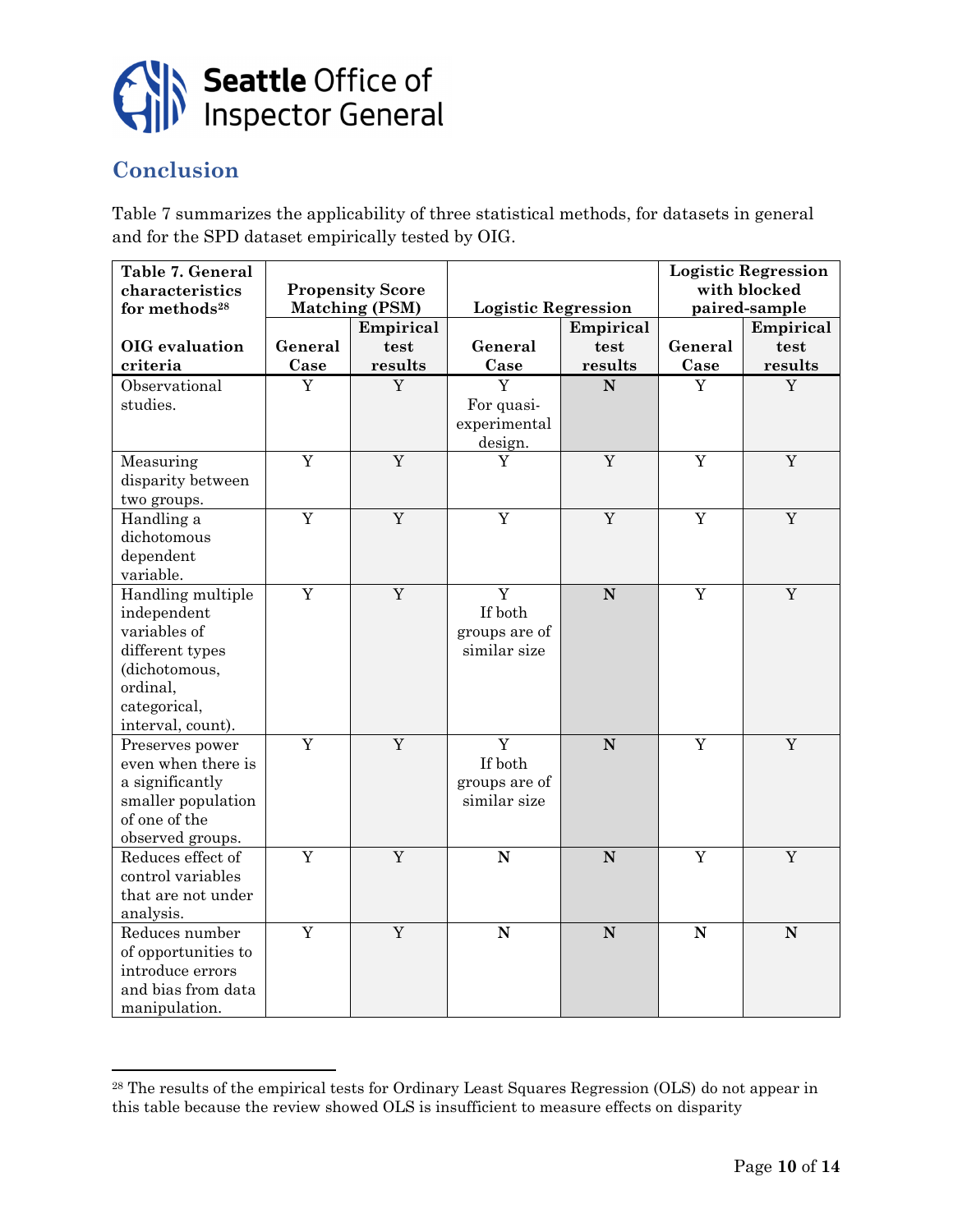

Based on literature and empirical testing, OIG finds that both PSM and logistic regression with blocked paired-sample are appropriate for analyzing the SPD dataset. Specifically, these two methods have the following characteristics:

- 1) Each is appropriate for observational studies.
- 2) Each is capable of
	- a. measuring disparity between two groups,
	- b. handling a dichotomous dependent variable,
	- c. handling multiple independent variables of different types (dichotomous, ordinal, categorical, interval, count),
	- d. preserving its power even when there is a significantly smaller population of one of the observed groups, and
	- e. reducing the effect of control variables that are not under analysis.

**PSM outperforms logistic regression with blocked paired-sampling** by reducing the number of opportunities to introduce errors and bias due to data manipulation. Particularly when choosing pair-samples, this reduces the possibility of the analyst handpicking which pairs to compare based on the expected outcome of the study.

OIG concludes PSM is an appropriate statistical method to analyze disparity with regard to the race/ethnicity of the subject stopped when compared to various characteristics of the subject, officer or event, for the type and quality of data that SPD has.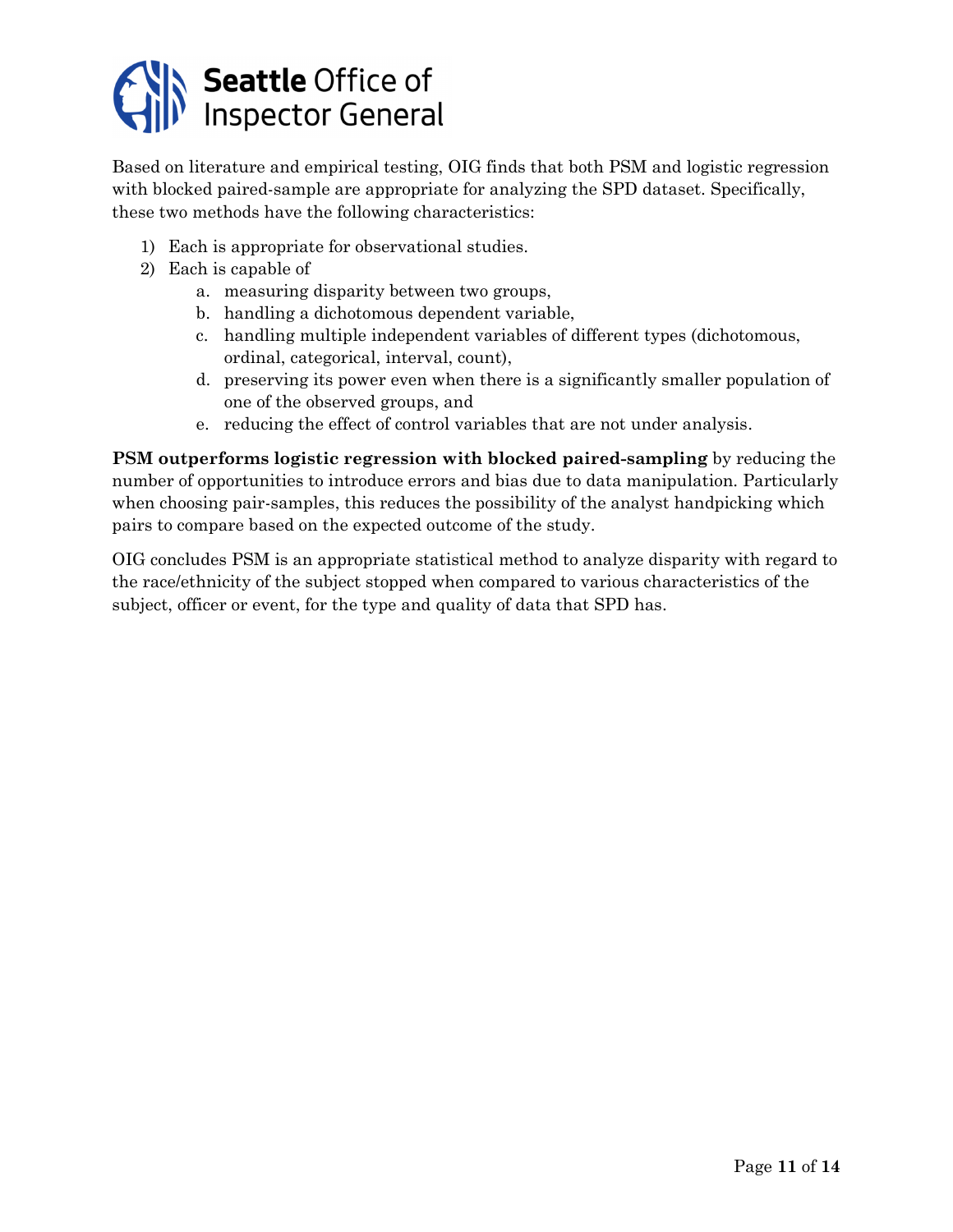

## **Appendix**

## **Frequencies Table**

| <b>Count and Time Variables</b> |       |           |      |         |        |         |      |  |  |  |
|---------------------------------|-------|-----------|------|---------|--------|---------|------|--|--|--|
| Hour                            |       | Weekday   |      | Month   |        | Year    |      |  |  |  |
| Min.                            | 0.00  | Fridav    | 2041 | Min.    | 1.000  | 1st Qu. | 2016 |  |  |  |
| 1st Qu.                         | 5.00  | Monday    | 2299 | 1st Qu. | 3.000  | Median  | 2017 |  |  |  |
| Median                          | 13.00 | Saturday  | 2297 | Median  | 5.000  | Mean    | 2017 |  |  |  |
| Mean                            | 11.91 | Sundav    | 2249 | Mean    | 5.808  | 3rd Qu. | 2017 |  |  |  |
| 3rd Qu.                         | 18.00 | Thursday  | 2237 | 3rd Qu. | 8.000  | Max.    | 2018 |  |  |  |
| Max.                            | 23.00 | Tuesday   | 2140 | Max.    | 12.000 |         |      |  |  |  |
|                                 |       | Wednesday | 2200 |         |        |         |      |  |  |  |

|          | <b>Event Description Variables</b> |                          |                             |      |                                      |      |  |  |  |  |  |
|----------|------------------------------------|--------------------------|-----------------------------|------|--------------------------------------|------|--|--|--|--|--|
| Priority |                                    | <b>Call Type</b>         | <b>Cleared By</b>           |      | <b>Resolution</b>                    |      |  |  |  |  |  |
| Min.     | 1.000                              | <b>DISPATCH</b><br>11228 | <b>Report Written</b>       | 7497 |                                      | 152  |  |  |  |  |  |
| 1st Qu.  | 1.000                              | ONVIEW<br>4235           | (No Arrest)                 |      | Arrest with GO or                    | 4100 |  |  |  |  |  |
| Median   | 2.000                              |                          | <b>Physical Arrest Made</b> | 4785 | Supplemental                         |      |  |  |  |  |  |
| Mean     | 2.576                              | Frisk                    | Assistance Rendered         | 1620 | Citation / Infraction                | 59   |  |  |  |  |  |
| 3rd Qu.  | 3.000                              | 11880<br>No              | Unable To Locate            | 253  | <b>GO for Prosecutorial Referral</b> | 368  |  |  |  |  |  |
| Max.     | 9.000                              | 3583<br>Yes              | Incident Or Complainant     |      | GO Report                            | 6722 |  |  |  |  |  |
|          |                                    |                          | <b>Other Report Made</b>    | 210  | <b>Street Check</b>                  | 4062 |  |  |  |  |  |
|          |                                    |                          | <b>Oral Warning Given</b>   | 190  |                                      |      |  |  |  |  |  |
|          |                                    |                          | (Other)                     | 908  |                                      |      |  |  |  |  |  |

| <b>Subject Description Variables</b> |       |                    |      |         |                        |                           |      |  |
|--------------------------------------|-------|--------------------|------|---------|------------------------|---------------------------|------|--|
| <b>Subject Gender</b>                |       | <b>Subject Age</b> |      |         | <b>White/Non-White</b> | <b>Subject Race</b>       |      |  |
|                                      | 11    |                    | 306  | 1st Qu. |                        | White                     | 7837 |  |
| Female                               | 3234  | $0 - 17$           | 832  | Median  |                        | <b>Black</b>              | 4866 |  |
| Male                                 | 12133 | $18 - 25$          | 3404 | Mean    | 0.833                  | Hispanic                  | 764  |  |
| Unable to                            | 85    | $26 - 35$          | 5250 | 3rd Qu. |                        | Unknown                   | 670  |  |
| Determine                            |       | $36 - 45$          | 3135 | Max.    |                        | American Indian / Alaskan |      |  |
|                                      |       | $46 - 55$          | 1869 |         |                        | Native                    | 542  |  |
|                                      |       | 56 and Above       | 667  |         |                        | Asian                     | 438  |  |
|                                      |       |                    |      |         |                        | (Other)                   | 346  |  |

|                                      | <b>Officer Description Variables</b> |                           |       |                         |                      |                                 |       |       |  |
|--------------------------------------|--------------------------------------|---------------------------|-------|-------------------------|----------------------|---------------------------------|-------|-------|--|
| Years of<br><b>Officer Gender</b>    |                                      | <b>Officer Race</b>       |       |                         | <b>Officer Title</b> |                                 |       |       |  |
| F                                    | 1713                                 | <b>Experience</b>         |       | White                   | 12880                | Police Officer                  |       | 12036 |  |
| M                                    | 13750                                | Min.                      | 0.00  | Hispanic or Latino      | 600                  | <b>Police Student Officer</b>   |       | 1828  |  |
|                                      |                                      | 1st Qu.                   | 1.00  | Two or More Races       | 555                  | <b>Police Officer Probation</b> |       | 1315  |  |
| 3.00<br>Median<br><b>Officer Age</b> |                                      |                           | Asian | 481                     | Police Sergeant      |                                 | 178   |       |  |
| Min.                                 | 21.00                                | Mean                      | 6.26  | <b>Black or African</b> | 420                  | <b>Acting Police Sergeant</b>   |       | 57    |  |
| 1st Qu.                              | 29.00                                | 3rd Qu.                   | 9.00  | American                |                      | Acting Police Officer Detective |       | 21    |  |
| Median                               | 33.00                                | Max.                      | 37.00 | Not Specified           | 301                  | (Other)                         |       | 28    |  |
| Mean                                 | 34.99                                |                           |       | (Other)                 | 226                  |                                 |       |       |  |
| 3rd Qu.<br>40.00                     |                                      | <b>Crisis Interv Trng</b> |       |                         |                      | Squad                           |       |       |  |
| Max.                                 | 68.00                                | No                        | 7427  |                         |                      | 911 Response                    | 13588 |       |  |
|                                      |                                      | Yes                       | 8036  |                         |                      | <b>ACT SWAT Canine</b>          | 433   |       |  |
|                                      |                                      |                           |       |                         |                      | <b>Beats and Bikes</b>          | 1188  |       |  |
|                                      |                                      |                           |       |                         |                      | Other                           | 254   |       |  |